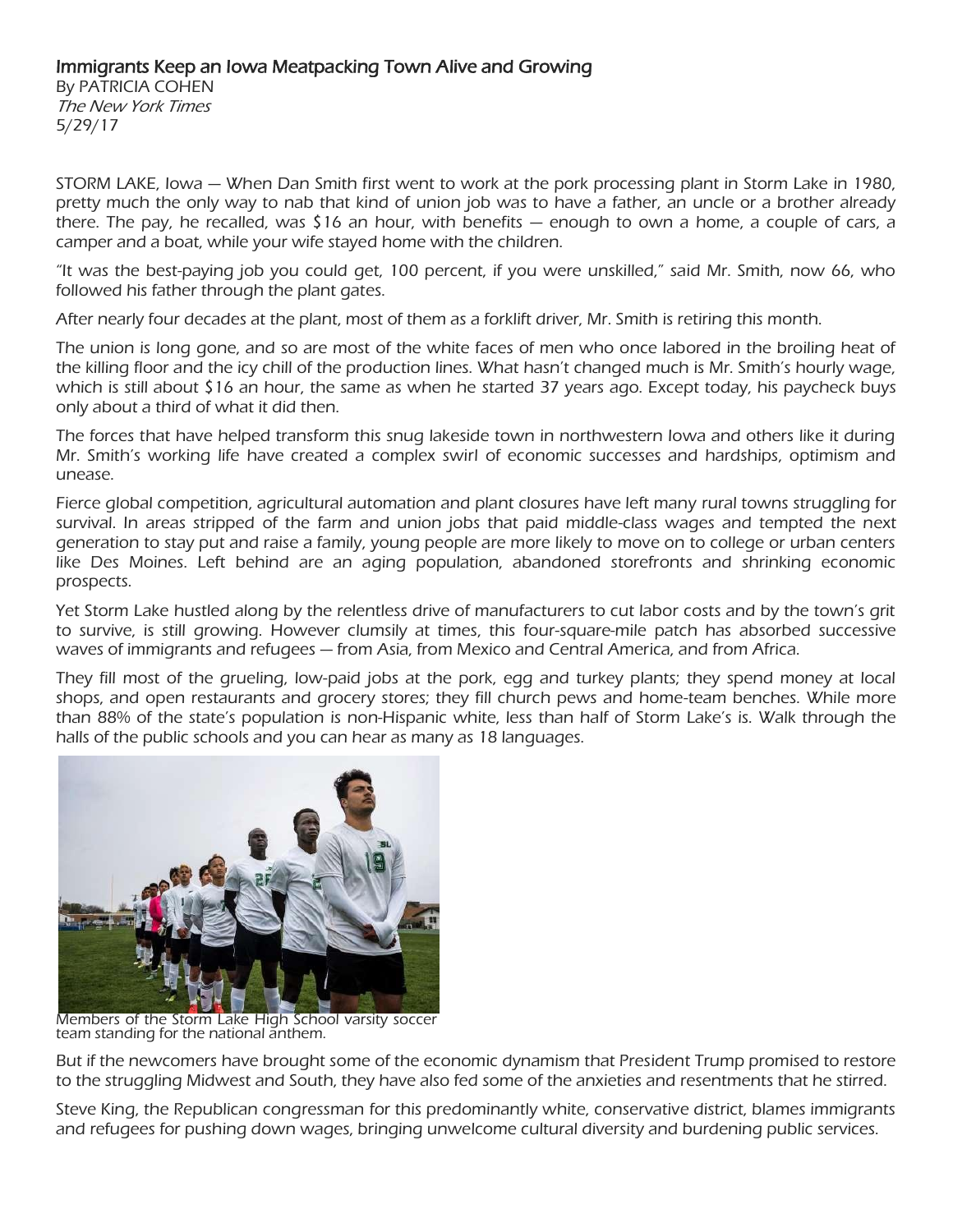While Mr. King's nativist comments have been labeled racist by critics, his fervent animosity to immigration has done little over the years to dent his electoral popularity in most of the 39 counties he represents.

Storm Lake, with a population of roughly 11,000, is in no way immune to the strains and tensions that an influx of poor, low-skilled and non-English-speaking immigrants and refugees can bring. But after decades of living and working together, the residents recognize that their future is a shared one.

"Other communities our size are shrinking and consolidating school districts," said Mark Prosser, the police chief. "We have schools bulging at the seams. There are expensive challenges, but which one do you want: a dying community or one that has growth?"

Less than a half-mile from the police station, the shelves at Valentina's Meat Market offer a still-life version of the town's inhabitants. A kaleidoscope of packages, jars and produce from nearly every continent is jammed in side by side are purple yams from Laos, green plantains from Ecuador, mahogany-brown cassava from Nigeria, tan egg roll wrappers from Vietnam.



Produce at Silvino Morelos's store, Valentina's Meat Market, which stocks items reflecting the various immigrant groups in town.

Silvino Morelos, the Mexican-born owner, has lived in Storm Lake for more than 20 years. He came after his grocery business in Los Angeles was looted and burned during the racially charged 1992 riots. Here, he said, he has always felt welcome and secure.

"A lot of different communities are living together," said Mr. Morelos, who aims to feed them all.

His wife, Mayela, works from 5 a.m. to 2 p.m. at the pork plant, earning \$18 an hour, before handling the register at Valentina's until the early evening. Mr. Morelos often doesn't finish up before midnight, he said, and rarely takes a day off. He recently bought a 22-acre farm about five minutes outside of town where he is now raising lambs and goats. Dedicated workers, he said, can live "a good life."

## 'Just Trying to Make a Buck'

Shared ambitions and a willingness to work hard command respect across cultures here.

Mr. Smith, looking back on his decades at the plant, acknowledges that a supply of immigrants makes it easier for employers to pay less, but he doesn't begrudge them the work.

"I harbor no ill feelings for anybody who's trying to make a better life for themselves," he said, settling on the living room couch in his home, a corner house next to the railroad tracks, which he shares with his girlfriend. "They're just trying to make a buck for their family, like I am."

Mr. Smith remembers that it wasn't the arrival of foreign workers that initially drove down wages, but the plant owners.

First was Hygrade Food Products Corporation, an old-style meatpacking house that introduced Ball Park Franks to the Detroit Tigers' stadium in 1957 and operated the Storm Lake plant when Mr. Smith went to work there. Faced with competition from new companies that had developed a faster, more efficient method of boxing beef and selling it to supermarket chains and fast-food outlets, Hygrade in 1981 asked its workers to take a pay cut of \$3 an hour. When they refused, the plant closed.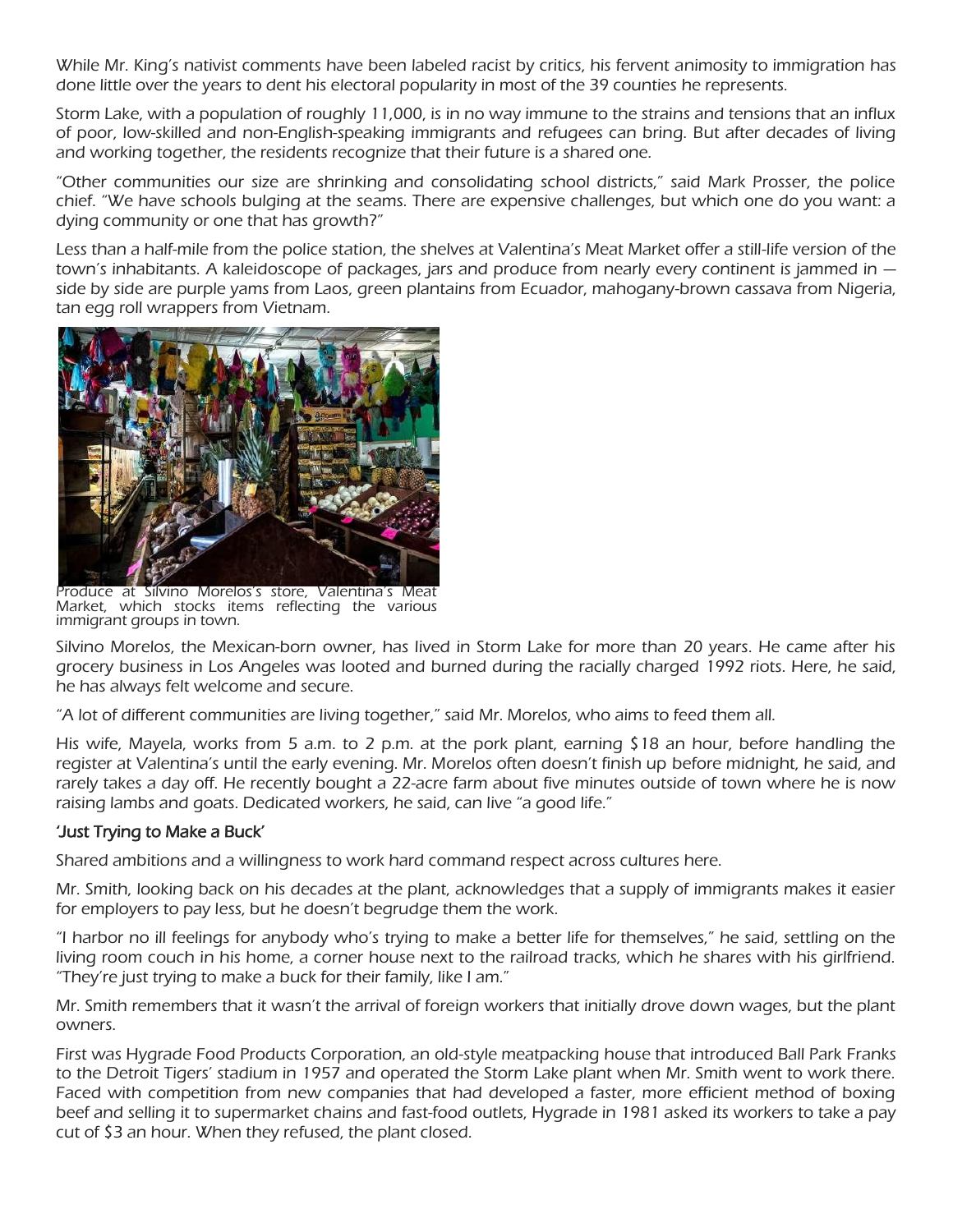With vigorous support from town leaders, the upstart Iowa Beef Processors (later known as IBP) bought and reopened it a few months later — slashing wages by more than half and shunning the union.

At that point, Mr. Smith returned to do night cleanup, earning \$5.50 an hour with no benefits, but a vast majority of his former co-workers were turned away, he said, because the new owner did not want to hire union supporters. Instead, the company began actively recruiting in Mexico and in immigrant communities in Texas and California.

"They learned real fast to keep a sharp knife and didn't complain if they had a sore arm," Mr. Smith said.

The new form of meatpacking that sprang up in Iowa and the Midwest transformed the industry.

Tyson Foods bought IBP in 2001, and its red oval logo greets visitors as they drive into town. Tacked onto the entry gate, a large banner announces, "New starting pay" — \$15 an hour on the production line.

Even at that level, more than twice the state's \$7.25 minimum wage, workers can be hard to come by. Standing in the same spot for eight hours or more at a time, in near-freezing temperatures, slashing at carcasses that swing by at a fast pace, can numb body and soul. The poultry industry also ranks among the most dangerous in the United States, according to a new report by the National Employment Law Project.



The work force at the Tyson plant, a major local employer, has shifted over the years to include more immigrants.

Even if pay were raised to \$20 or \$25 an hour, Mr. Smith said, "I don't think you could get white guys."

Those who are hired can be dogged by a common negative stereotype. As one supervisor at the plant recalled, some of the Mexican workers on the line complained after he hired a white worker, saying: "This guy is not going to last as long. He's young and he's not going to work hard."

Most of the 2,200 workers now at the pork plant are primarily of Hispanic descent, said Caroline Ahn, a spokeswoman for Tyson. Asians make up the second-largest group, followed by Caucasians. Men slightly outnumber women. She would not specify the turnover rate, but several employees said the company was engaged in a never-ending hiring campaign.

In Buena Vista County, which includes Storm Lake, the jobless rate has dropped to 2.7%, and both small and large businesses complain that they cannot find enough workers. The competitive squeeze is expected to only worsen when two new pork plants open in nearby Sioux City and Eagle Grove.

But David Swenson, a regional expert at Iowa State University, is skeptical of employer complaints about labor shortages. For an industry that needs to be where the animals are, he said, the only answer is to "pay workers enough to retain them or attract them."

Art Cullen, the Pulitzer Prize-winning editorial page editor of his family-run newspaper, The Storm Lake Times, acknowledges that processing-plant work is tough. Yet for a refugee or an immigrant without English or skills, butchering livestock at that wage, he said, is a "first rung on the American ladder to success."

That was the way it worked for Abel Saengchanpheng, who came to Storm Lake from Northern California in 1997, when he was 16, after relatives talked up the job opportunities there. Born in a Thai refugee camp after his family escaped from Laos, Mr. Saengchanpheng, now 36 and an American citizen, joined his parents at the plant after he finished high school. He has been there ever since, working his way up to general foreman in 2013, and he now oversees 300 production workers.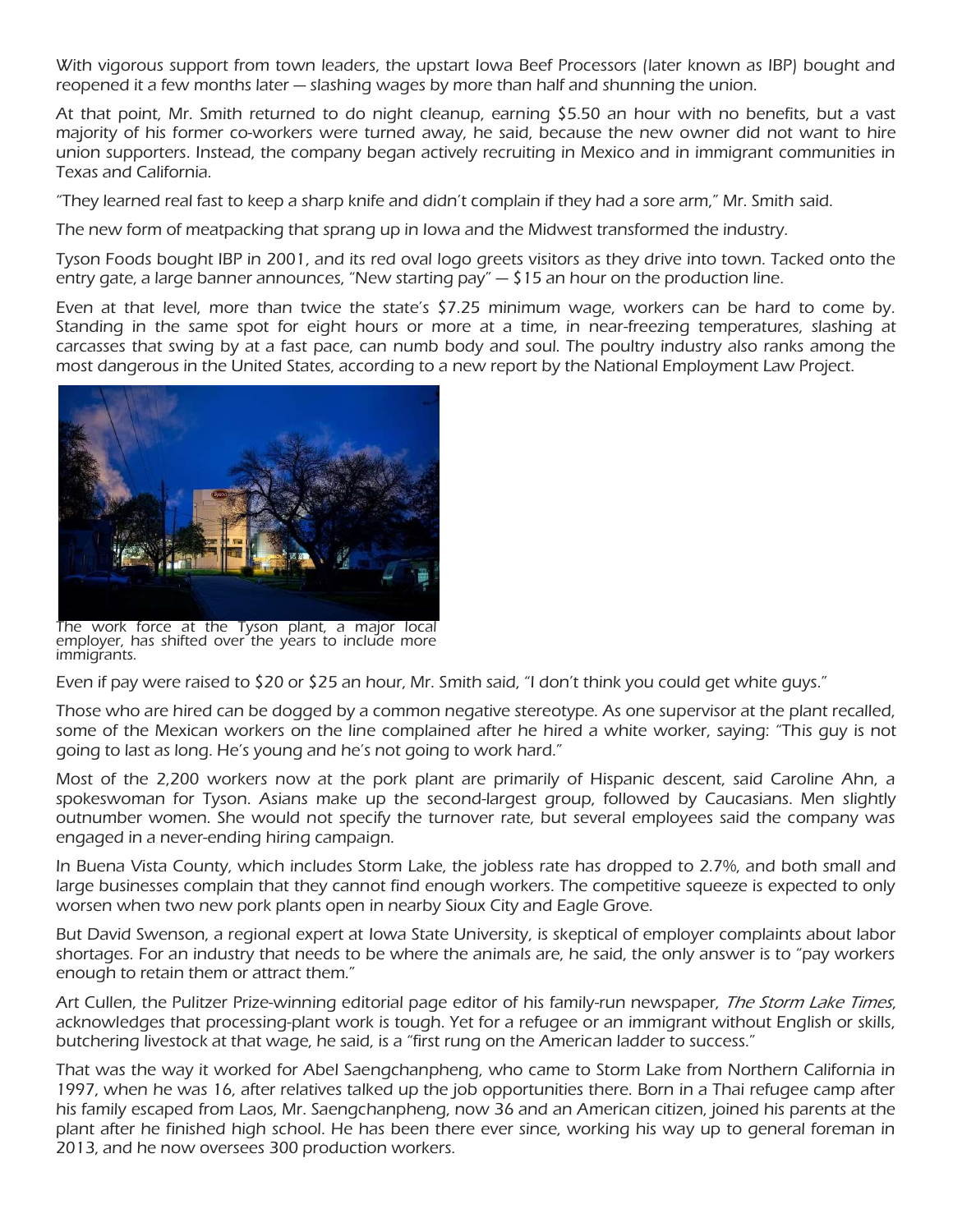With earnings that place him comfortably in Storm Lake's upper middle class, he owns two cars, a Subaru and a Honda, and a home.

"I was so blessed to get into Tyson," he said, sipping coffee at Grand Central Coffee Station. "I remember looking at the first paycheck and thinking, 'There is free money going around.'"

The work, though, can feed drudgery as well as dreams.

Blanca Martinez, who came from El Salvador with her husband (a naturalized citizen who lived in Storm Lake) and their daughter, now 5, has been at the turkey plant for two years. She earns \$15.70 an hour cutting bone six days a week on the 6 a.m. to 3:30 p.m. shift.

"It's very hard," Ms. Martinez, 37, a permanent resident, said in Spanish through an interpreter. "I'm still not used to the cold." At work, she wears three gloves on her left hand and two on her right — giving her cutting hand a little more flexibility.

Speaking English would widen her options, Ms. Martinez said, but she has had no time for lessons since her husband received a diagnosis of cancer.

## 'This Is Who We Are Now'

The contrast between Storm Lake and many neighboring towns is both by accident and by design.

Refugees from Southeast Asia made their way to the area more than 40 years ago, when Iowa became the first state to offer resettlement assistance at the end of the Vietnam War.

"That was a proactive choice on the part of community leaders," said the Rev. Charles Valenti-Hein, the pastor at Lakeside Presbyterian Church, which sponsored the first group. Making room for other immigrants, he said, was "an extension of that initial act of hospitality, something we've chosen."

Other residents suggested that the proximity of a university, Buena Vista, with some minority faculty members and students, as well as the town's location as a central stopping point on sales routes, may have contributed to the openness.

Yet the flood of Mexican recruits who were funneled to the IBP plant in the 1990s engendered suspicion and tensions. School overcrowding, a surge in uncompensated care at the hospitals and a new need for translators drained city coffers. Complaints about a rise in crime and drugs followed.

"There was a collective holding of breath as the community started to change," said Mr. Prosser, the police chief since 1989 and a Catholic deacon. "At first, people born and raised here felt, 'We want it to go back to the way it was.'"



Nancy Alvarez, who is expecting her fourth child, at her baby shower in Storm Lake with her sons, from left: Marcos, 10; Jonathan, 5; and Carlos, 11. While many rural towns are losing population, Storm Lake is growing.

But over time, the community evolved, he said. The immigrants and refugees bought homes, opened businesses and saw their children graduate from school. Nonprofit and advocacy groups sprouted to ease the transition. The police department hired bilingual community liaisons. Most residents still don't bother to lock their doors.